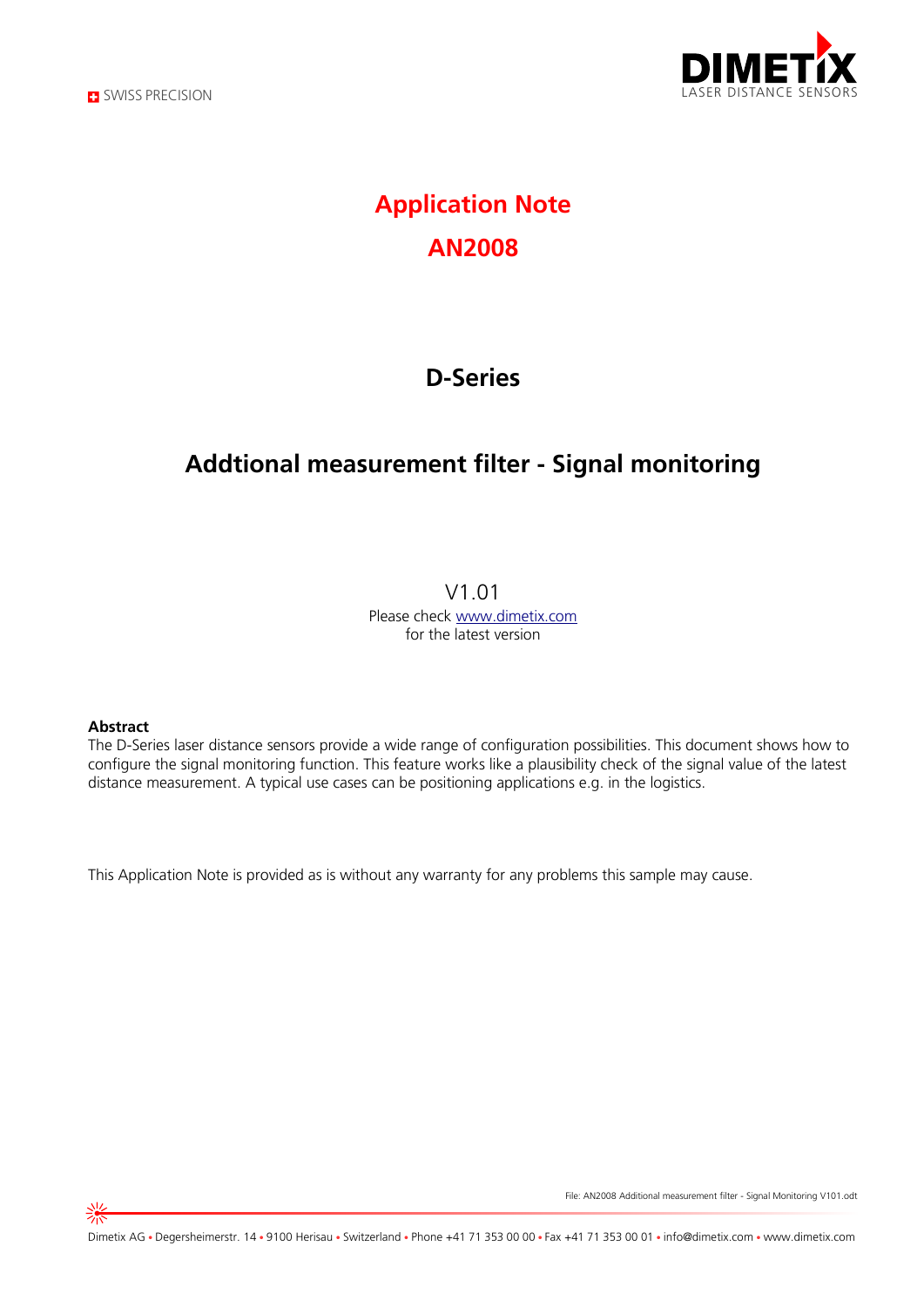

# **Table of content**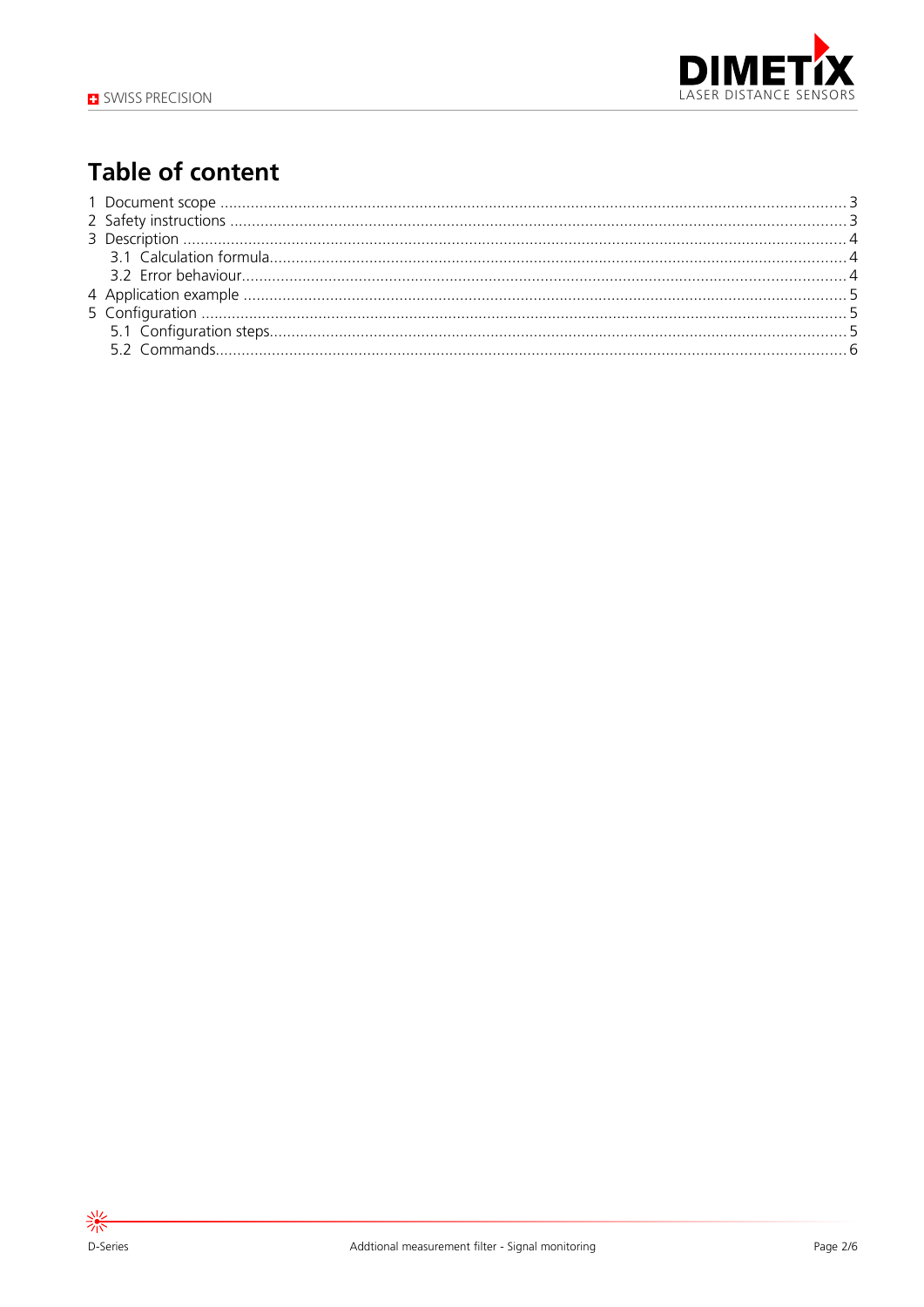

## **1 Document scope**

This document covers an Application Note written for the Dimetix D-Series Laser Distance Sensors. The following topics are discussed:

- Safety instructions
- Application Note descriptions

## **2 Safety instructions**



This Application Note is written for qualified system integrators to help doing an application specific sensor configuration.

Before using the D-Series sensor also the safety related information in the D-Series Technical Reference Manual must be consider.



#### **Looking into the laser beam may be hazardous to the eyes.**

• Do not look into the laser beam. Make sure the laser is aimed above or below eye level. (particularly with fixed installations, in machines, etc.).



**Take precaution against electrostatic discharge (ESD) when the D-Series laser distance sensors exchangeable cover is open.**

- Generally the sensor with removed exchangeable cover is a sensitive device and can be damaged by electrostatic discharge.
- Only handle the device properly grounded and with care.
- No warranty will be granted on improper handling and / or ESD caused problems**.**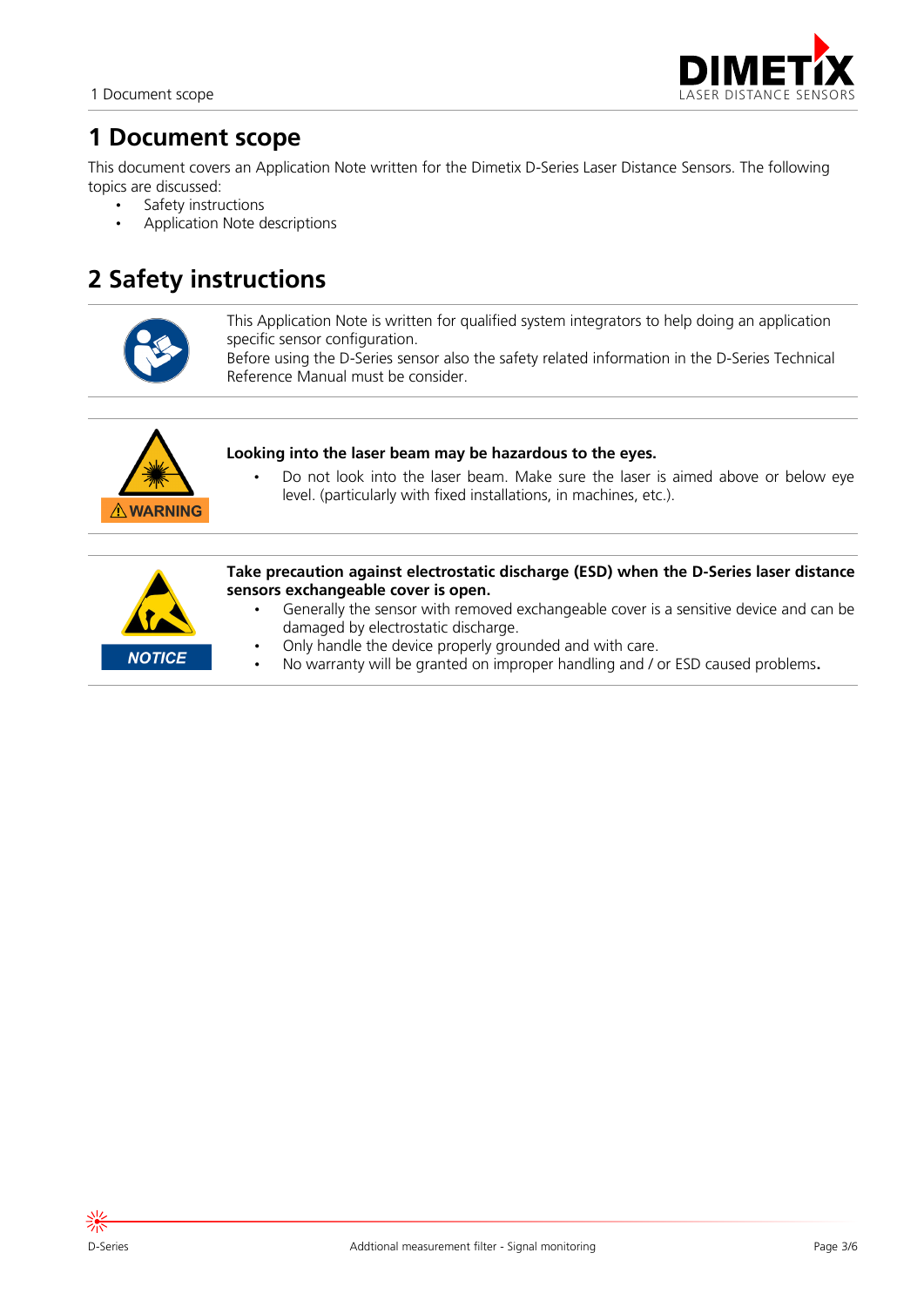

## **3 Description**

There are a lot of applications using the Dimetix sensors with the orange reflective plate or foil to allow the maximum sensor performance or the full distance measurement range.

But the Dimetix sensors can also measure on a wide range of natural surfaces not only on the mentioned reflective surface. In some applications this is not a desired behavior and the possibility to supervise the sensor signal intensity would give an added value.

For this reason, a new monitoring function is implemented in the D-Series sensor, which can be activated and configured as usual via sensor commands. This function monitors the sensor signal intensity and reacts if the signal intensity changes more than a defined limit compared to the previous distance measurement. In case of a limit value violation the sensor immediately shows this by error code @E262. See figure [1](#page-3-0) for an example.

This function can be used in tracking measurement only.



<span id="page-3-0"></span>Figure 1: Measurement signal intensity course with defined limit (green and light green) and event (red flash) where laser spot leaves measurement surface. Error code 262 (orange) indicates the limit value violation.

Available for interface board and module firmware V1.21 and V4.1 or newer. For more details or if you are interested in the new functions, please let us know.

An other monitoring function is available with the distance jump detection feature. For more details see the Application Note [AN2007](https://dimetix.com/en/application/type/#an2007-additional-measurement-filter-distance-jump).

### **3.1 Calculation formula**

The signal monitoring function works according the relation below.

|*SignalNEW* −*Signal REF*| ≤ *Signal REF*∗*Sig .Change*[*%*]→ *No error (signal in tolerance)* |*SignalNEW* −*Signal REF*| > *Signal REF*∗*Sig .Change*[*%*]→ *Error @E262*

*SignalNEW* → *New signal value from latest distance measurement* Signal<sub>REF</sub> → Reference signal ( internally filtered last valid signal values )

As long as the difference between the new signal value and the internal signal reference is smaller than the defined limit (percentage of the signal reference), no error is generated. As soon as this is no longer the case, an error is issued.

### **3.2 Error behaviour**

The behavior of the sensor when a limit value violation is detected (during signal monitoring) is defined as follows: • The error code @E262 will be immediately shown on all interfaces

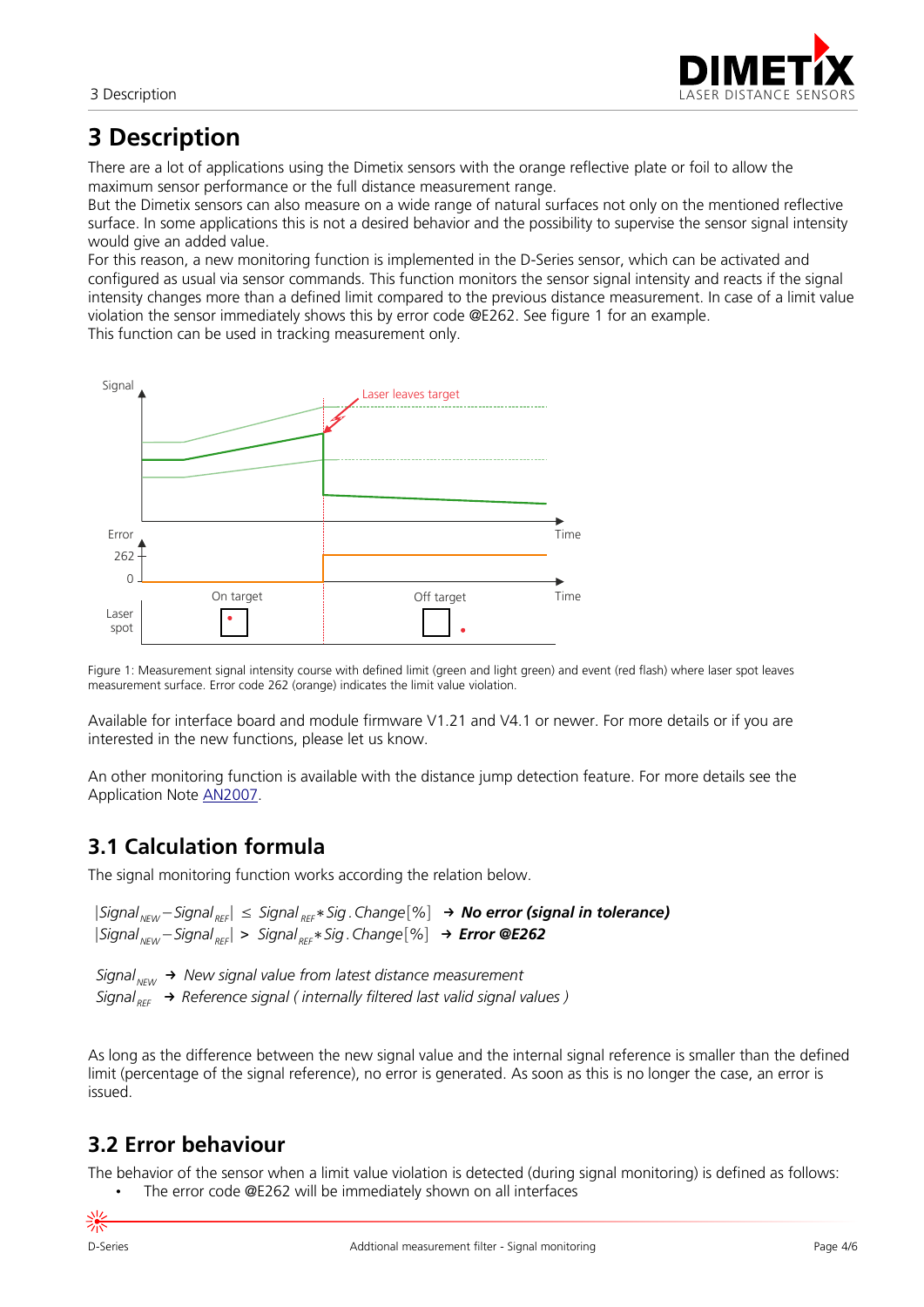

• The distance value will be reset to 0 (for relevant interfaces e.g. SSI, Industrial Ethernet)

The limit violation then can be reset as follows:

- Automatically if the signal value is again within the defined limits e.g. return to orange reflective foil / plate after leaving beforehand.
- Restart the tracking measurement. Attention, at the start it must be ensured that on the correct target is measured.

## **4 Application example**

This monitoring function can be helpful for the following types of applications to ensure that the distance measurements are made on the correct measuring surface:

- All anti-collision systems e.g. cranes.
- All positioning systems with problematic laser beam interruption
- All monitoring systems e.g. large structures
- Other applications are also conceivable

This function is primarily for the use of the Dimetix sensors in connection with the orange reflective foil / plate. Of course applications without the reflective foil / plate may also be possible.

In figure [2](#page-4-0) an application is shown where the laser gets on and off the target and this must be detected.



<span id="page-4-0"></span>Figure 2: Application example with laser spot movement on the measurement target. The condition where the laser leaves the measuring target must be detected.

# **5 Configuration**

### **5.1 Configuration steps**

Do the following steps to configure the sensor for the described additional measurement feature / filter possibilities. Note, the configuration can be saved permanently in the laser distance sensor. Like this, the configuration process has to be done only once.

| <b>Steps</b> | <b>Description</b>                                                                                                                                                                                                                                                                                                                                                                                                                                                                                                                            |
|--------------|-----------------------------------------------------------------------------------------------------------------------------------------------------------------------------------------------------------------------------------------------------------------------------------------------------------------------------------------------------------------------------------------------------------------------------------------------------------------------------------------------------------------------------------------------|
|              | Connect the D-Series sensor over USB or RS-232 to the PC, start the Laser Sensor Utility software and<br>check the connection. Download the latest "Laser Sensor Utility" software from<br>www.dimetix.com/UtilitySW                                                                                                                                                                                                                                                                                                                          |
|              | Check the right firmware version of the D-Series interface board (V1.21 or newer) and module (V4.1 or<br>newer). Otherwise update the sensor firmware according firmware update instructions on the Dimetix<br>knowledge base.<br>https://dimetix.com/en/services/knowledge-base/#how-can-the-sensor-firmware-be-updated                                                                                                                                                                                                                      |
| 3            | Run the manual command input. "Laser Sensor Utility" $\rightarrow$ "Tools" $\rightarrow$ "Manual command input"                                                                                                                                                                                                                                                                                                                                                                                                                               |
| 4            | Use the command sNum+5 to activate the linear signal output (for details see chapter 5.2.1).<br>Use the command sNafi+3+x to activate and configure the max. allowed signal change / "jump" between<br>the last valid signal value and the signal value of the newest distance measurement (for details see chapter<br>5.2.2). This max. change limit is application specific and must be determined by the application designer.<br>The measuring surface, the possible moving speed, the measuring rate of the sensor and other influential |
| 小            |                                                                                                                                                                                                                                                                                                                                                                                                                                                                                                                                               |